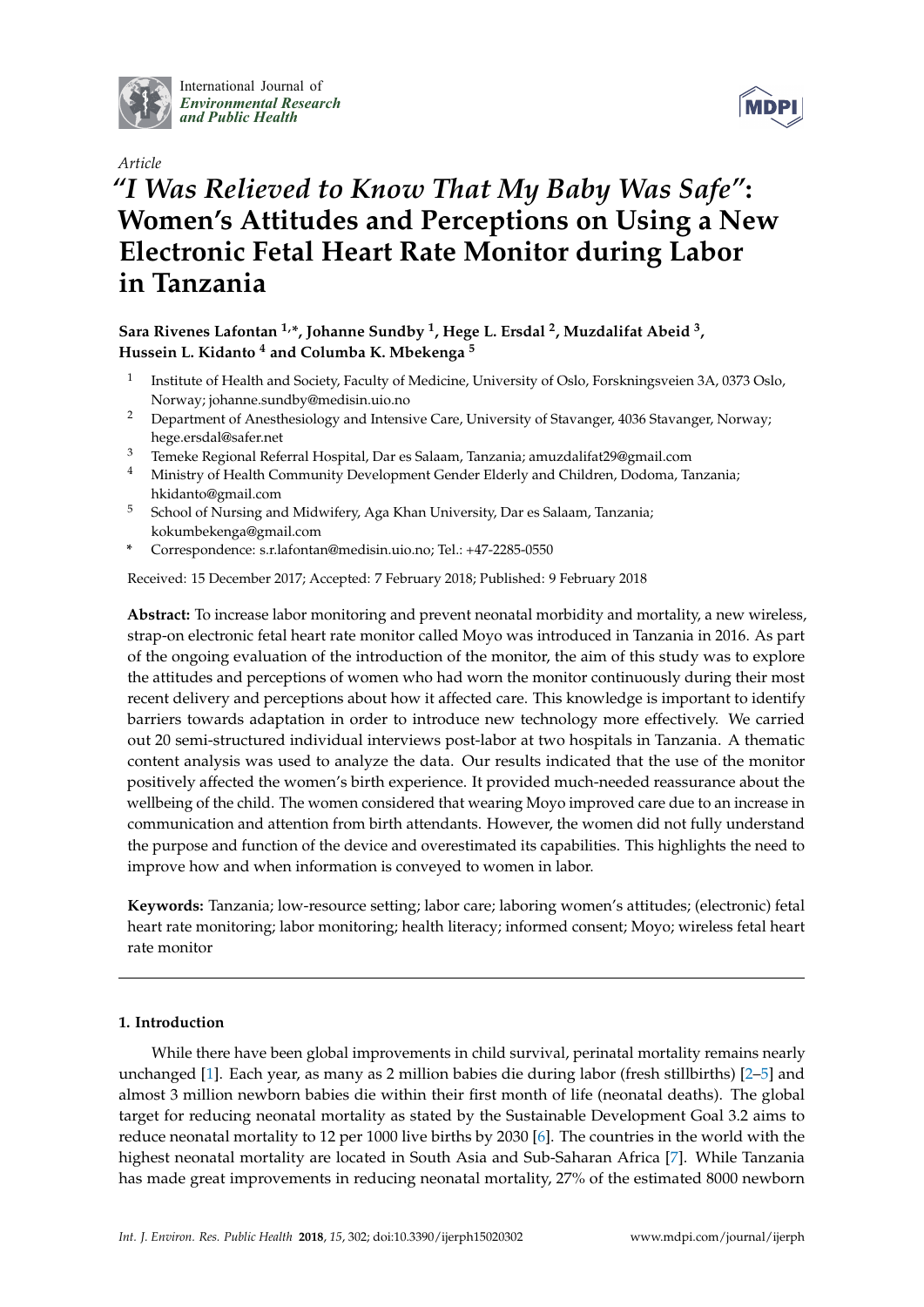deaths occurring each year in the country are caused by birth asphyxia [\[7\]](#page-10-2). Birth asphyxia can be detected through regular fetal heart rate monitoring (FHRM). The most common way to monitor FHR is by using a Pinard fetoscope. However, in low-income settings where there is a lack of skilled birth attendants, such monitoring is often not done according to guidelines [\[8\]](#page-10-3), partly due to time constraints [\[9\]](#page-10-4). FHRM has also been found to be suboptimal as the partogram used for monitoring and documenting the progress of labor through regular FHRM and maternal assessment is considered to be a complex tool [\[10\]](#page-10-5). While it provides guidance for obstetric interventions based on the progress of labor, it is often under-utilized or incorrectly completed [\[11](#page-10-6)[,12\]](#page-10-7).

To improve FHRM, a new strap-on automatic fetal heart rate monitor, Moyo, was developed by Laerdal Global Health (see Appendix [A\)](#page-9-2). It helps detect fetal heart rate and alerts the skilled birth attendant in an effort to ensure timely obstetrical actions and prevent birth asphyxia and fresh stillbirths. Acceptance by users is essential for the success of technological devices [\[8,](#page-10-3)[13\]](#page-10-8). While investigated in high-income countries, there is limited knowledge about laboring women's views about new technological devices used in maternal care in low-resource settings. We believe it is important to bring forward their perspectives in an effort to improve care. This knowledge is important to identify potential barriers towards adaptation in order to introduce new technology more effectively and ensure long-term use. Through a review of literature, we were unable to identify other studies that investigated laboring women's attitudes and perceptions about a wireless strap-on electronic fetal heart rate monitor in low-resource settings. Research is therefore needed as new technological devices are increasingly introduced in maternal care in low-resource settings. The objective of this present study is to explore the attitudes and perceptions of mothers who wore Moyo during their most recent delivery about the device and its effects on the care they received.

This study is part of the ongoing evaluation of the introduction of Moyo and was conducted in parallel with the quantitative Safer Births Moyo studies in Dar es Salaam. At a tertiary health facility in the city, a 2-arm randomized control study testing the use of Moyo versus a hand-held Doppler for fetal heart rate monitoring was conducted. At a municipal referral hospital, a descriptive study evaluating the use of Moyo and its effects on timely obstetrical actions/referrals and perinatal outcome was carried out.

# **2. Materials and Methods**

# *2.1. Study Design and Data Collection*

As the current study aimed to explore the attitudes and perceptions of laboring women, a qualitative approach was chosen [\[14\]](#page-10-9). In order to capture individual experiences, a total of 20 semi-structured individual interviews were carried out [\[15\]](#page-10-10), ten (10) at each study site. An interview guide was used which included open-ended questions about the information received about the device, opinions about wearing it, and the care received while wearing the device. When necessary, follow-up questions were asked for elaborations or clarifications. Each interview ended by asking the participant if she had any questions for the interviewer. Interviews at both hospitals were conducted in Kiswahili by a research assistant who was a teacher in midwifery with experience in conducting qualitative research. The first author (Sara Rivenes Lafontan) was present during all interviews. Data collection continued until saturation and no new themes arose [\[15\]](#page-10-10). Additional interviews were consequently carried out at both study sites in an effort to validate findings with new respondents. This process aims to verify the collected data in order to increase the validity of the findings and is often referred to as respondent validation or member checking [\[15\]](#page-10-10). These interviews were part of the total number of interviews carried out. The interviews were conducted 12–24 h post labor at different private locations inside both hospitals to ensure privacy, and lasted 20–25 min. The data collection took place from January to March 2017.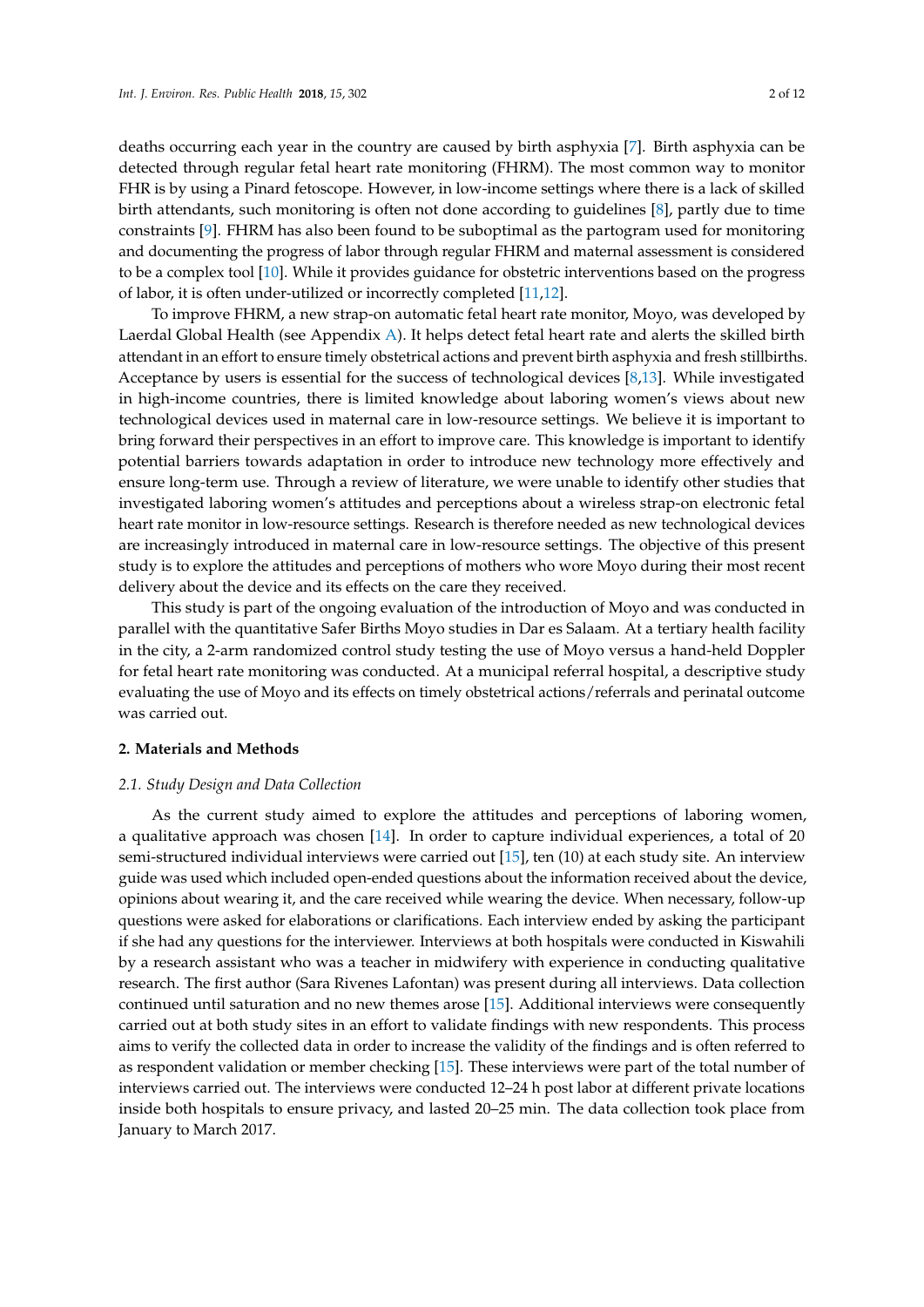# *2.2. Recruitment of Participants and Ethics*

Twenty mothers were recruited to participate in the study and all participants were interviewed once. Recruitment was done through convenience sampling [\[15\]](#page-10-10). The mothers were approached before discharge from the post-natal ward and informed about the study by two members of the research team at both hospitals. All the women who were asked to participate in the study accepted. The recruitment was conducted by the Tanzanian research assistant with assistance from nursing staff at the maternity wards. The inclusion criteria to participate in the study were that Moyo had been used during the most recent delivery, that there had been a positive fetal outcome, and that the women were multiparous.

The study was conducted according to the Declaration of Helsinki [\[16\]](#page-10-11). All participants received oral and written information about the purpose of the study before giving their written consent to participate. The Safer Births studies are approved by the Norwegian Regional Ethics Committee (REK Vest; Ref: 2013/110/REK vest) and the Tanzanian National Institute for Medical Research (Ref: NIMR/HQ/R.8a/Vol.IX/388). The first author obtained a research permit to carry out the study from the Tanzania Commission for Science and Technology, COSTECH, (No. 2016-396-NA-2016-277). The study obtained ethical approval from all relevant entities, both at the institutions where the study was carried out and at the local government.

# *2.3. Study Setting*

The study was carried out at two hospitals in Dar es Salaam, Tanzania. Hospital 1 is a tertiary referral hospital with 10,000 annual deliveries. It receives patients referred from both public and private practice and also serves paying private patients. The obstetric department is staffed with a number of obstetric and gynecologic (Ob-Gyn) specialists, resident doctors, intern doctors, and nurses/midwives. The labor ward includes 19 beds and five birth attendants per shift. Hospital 2 is a municipal referral hospital receiving patients from health centers and peripheral hospitals in a primarily high-density area of Dar es Salaam. There are two Ob-Gyn specialists per day working in the obstetrics department in addition to medical doctors, intern doctors, and nurses/midwives. The hospital has approximately 17,000 annual deliveries, between 40 and 50 each day. The labor ward has 12 beds and five birth attendants during the day. Women at the two facilities were monitored using a Pinard prior to the introduction of Moyo (as a trial). Both facilities have the capacity to perform what is described as comprehensive emergency obstetric and newborn care signal functions [\[17\]](#page-10-12).

## *2.4. Data Analysis*

The interviews were recorded and transcribed verbatim by a transcriber who was trained by the first author (Sara Rivenes Lafontan) and who had previous experience transcribing qualitative interviews in Kiswahili. The transcripts were translated into English by a native speaker fluent in both Kiswahili and English and familiar with the study context. Both transcripts and translated versions of the interviews were verified by members of the research team. The translated interviews were read and re-read to deepen the familiarity with the content. Data organization was undertaken using the software package NVivo 11 (QSR International Pty Ltd., Melbourne, Australia). The data was analyzed using qualitative content analysis which is considered suitable for descriptive research questions [\[18\]](#page-10-13). During this stepwise process, the material was systematically divided into codes and categories as described by Graneheim and Lundman [\[19,](#page-10-14)[20\]](#page-10-15). Transcripts were analyzed line by line and assigned to relevant codes. A coding list was generated and codes were subsequently merged into categories; see Table [1](#page-3-0) below for an example of the coding process. Throughout this process, emphasis was on keeping the original wording of the mothers participating in the study. Condensed meaning units, codes, and categories were discussed and agreed upon among the authors.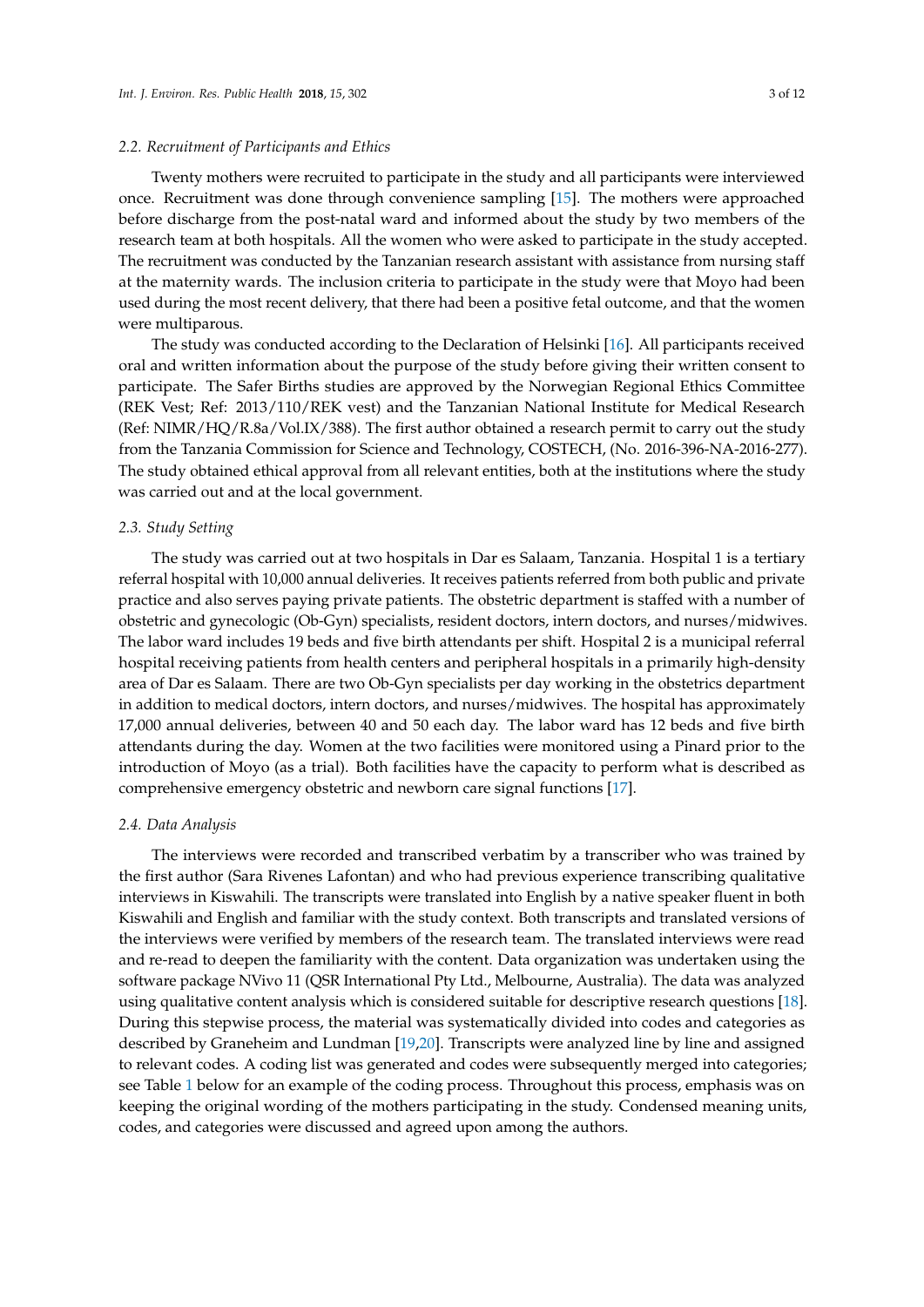<span id="page-3-0"></span>

| <b>Translated Transcribed Interview</b>                                                                                                                                                                                                                                                                                                                                 | Code                                                                                                                               | Category                             |
|-------------------------------------------------------------------------------------------------------------------------------------------------------------------------------------------------------------------------------------------------------------------------------------------------------------------------------------------------------------------------|------------------------------------------------------------------------------------------------------------------------------------|--------------------------------------|
| I: Okay, great, so can you tell us if this device changed your birth<br>experience compared to your previous deliveries where devices like<br>Pinard were used?<br>R: Yes, I saw the difference because this device allowed the nurse to be<br>closer as opposed to previously where they'd walk around and monitor<br>from afar, they would come to me more often too. | Feels that she received closer and more<br>frequent attention from the nurse compared<br>to previous deliveries due to the device. | Receiving<br>close care <sup>1</sup> |
| <b>CONTRACTOR</b><br>. .                                                                                                                                                                                                                                                                                                                                                |                                                                                                                                    |                                      |

# **Table 1.** Example of the analysis process.

<sup>1</sup> The category was formed by several codes.

# **3. Results**

# *3.1. Demographic Characteristics*

The age range of participants was 23–43 years, median age 32 years. A summary of participant characteristics by age group, occupation, and number of children is presented in Table [2](#page-3-1) below.

| Variable           | Sub-Groups           | n(20) | $\frac{0}{0}$ |
|--------------------|----------------------|-------|---------------|
| Age                | $20 - 29$            | 6     | 30            |
|                    | $30 - 40$            | 13    | 65            |
|                    | above 40             |       | 5             |
| Occupation         | Run a small business | 7     | 35            |
|                    | Maid                 |       | 5             |
|                    | Teacher              |       | 10            |
|                    | Stay at home         | 5     | 25            |
|                    | Farmer               |       | 10            |
|                    | Nurse                |       | 5             |
|                    | Entrepreneur         |       | 5             |
|                    | Business woman       |       | 5             |
| Number of children |                      |       |               |
|                    |                      | 6     | 30            |
|                    | 3                    | 4     | 20            |
|                    |                      | 8     | 40            |
|                    | above 4              |       | 5             |

<span id="page-3-1"></span>**Table 2.** Demographic description of participants by age group, occupation, and number of children.

## *3.2. Categories*

The attitudes and perceptions of the women participating in the study towards using the device and their perceptions about how the use affected care were divided into four categories: understanding Moyo's purpose and functions, feeling the device had a positive effect on the delivery, receiving close care, and feeling good knowing the baby was safe. An additional category was developed to capture the women's suggestions for how the introduction of Moyo could be improved.

# 3.2.1. Understanding Moyo's Purpose and Functions

Half of the participants at Hospital 2 and one participant at Hospital 1 responded that they had not been informed about the purpose of the device and its main functions when it was put on them. All but one of the participants who responded that they had not been informed had asked the health care provider what it was or understood it themselves. This was the only category where there was a clear difference in the responses at the two study sites. Of those who reported that they were informed, the information received and/or retained by the participants seemed to be related to the purpose of the device and less about its functions; they knew that Moyo measured fetal heart rate (purpose), but were unaware of the meaning of the colors on the display and sounds coming from the monitor (functions). None of the participants seemed to have fully understood the functions of the device, including the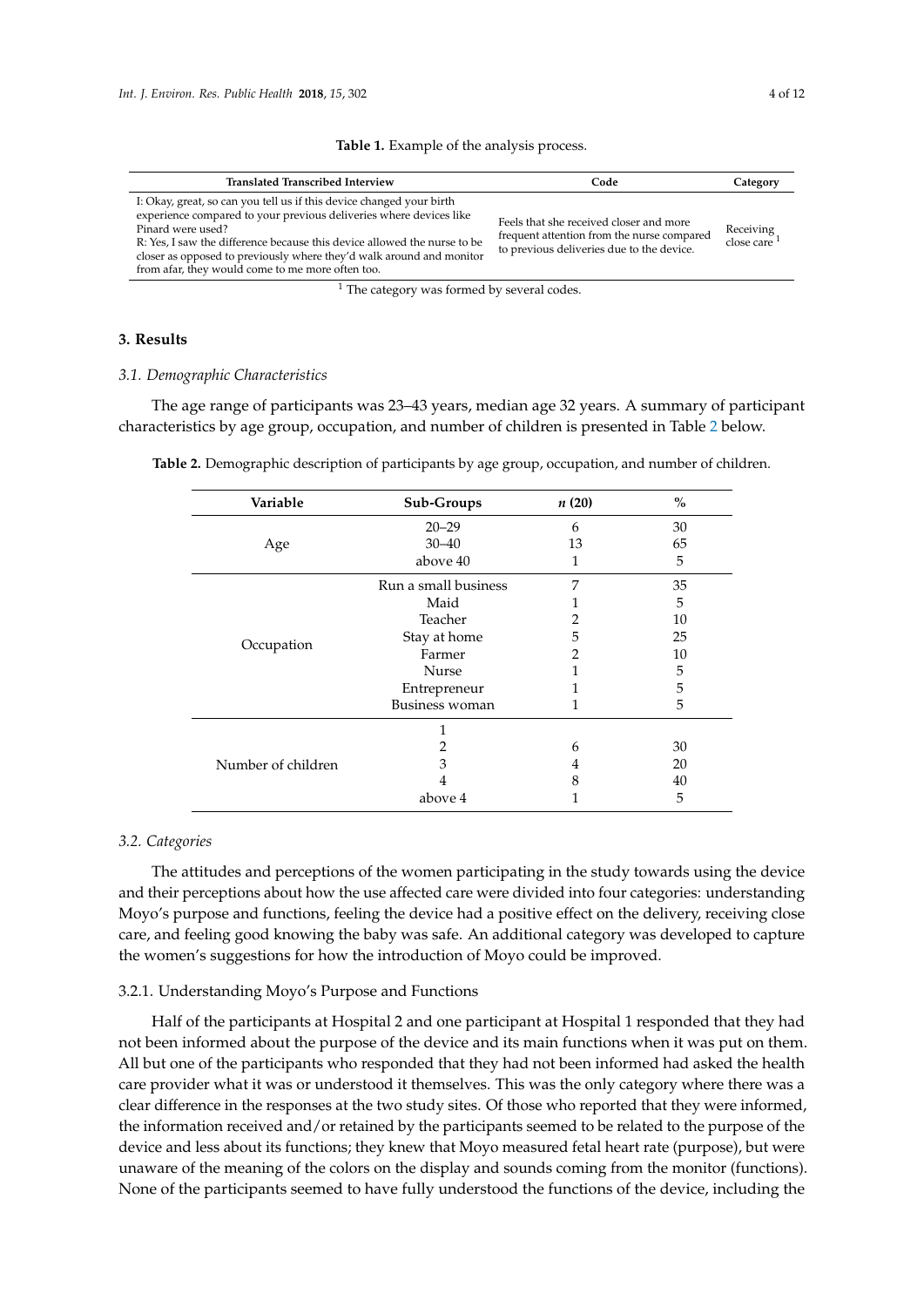alarm function. One woman was unable to see the monitor because it was hung on the IV drip stand with the display away from her:

*I would like if they could turn the device around so I am able to see and know what's going on, also if they could give us more information about the meaning of colors and what to do if anything ever happens.*

# Hospital 1#3

As an explanation for why they did not know certain functions of Moyo or the purpose of the device, six women said that they were unable to absorb information or ask questions about Moyo due to labor pains. One participant indicated that while she had been informed about what the device measured, she had not been informed about its functions but she trusted the health care providers to take the appropriate action if needed. Those who said they had not received information about the purpose of the device did not express more negative attitudes towards the device or about wearing it. However, they more frequently attributed functions to the device; one woman who reported that she had not been initially informed suggested it might be a form of lucky charm since it was worn around her neck. Another thought it was a clock because she saw numbers on the monitor's display. There was also a tendency by some to overestimate the diagnostic power of the device; one woman said she thought that fetal abnormalities would be detected faster when the device was used. Some of the participants also mentioned that they believed the device helped the baby breathe and helped the baby overall to ensure a safe delivery.

One woman at Hospital 2, who also responded that she had not received information, explained that the woman lying in the bed next to her had said that if Moyo did not make a sound it meant that the fetus was dead. Another also expressed fear of the consequences of the device not making a sound:

*In my mind I was thinking maybe if the device did not produce any sound my baby was no longer alive. So from time to time I pulled the straps of the device and waited for the sound.*

Hospital 2#20

3.2.2. Feeling the Device Had a Positive Effect on the Delivery

All participants in the study delivered vaginally and on term without major complications during their most recent delivery. The women expressed that wearing the device had positive effects during the delivery. Three of the participants at Hospital 2 mentioned that Moyo helped the labor progress due to the belt which some said held the abdomen up, while another said helped the baby progress through the birth canal:

*Previously when pushing the baby after some time the baby returned inside the womb and I had to push again and again. But this time with the device when pushing the baby did not return inside because there were no room for returning, the device had occupied the remaining space.*

Hospital 2#16

Despite it being a new device, none of the participants expressed any doubt about the accuracy or safety of the device. For some of the women, the use of Moyo seemed to be linked with medical advancement and improvements in care which translated into an easier delivery for the women:

*A high number of women lost their babies but now when the labor pains start when you attempt to push, the baby arrives with little hustle not like in the past when you would be in labor for six to eight hours.*

Hospital 1#7

None of the participants said the device was painful to wear compared to the Pinard which some said was painful when it was pressed on the abdomen. Some of the women also expressed feeling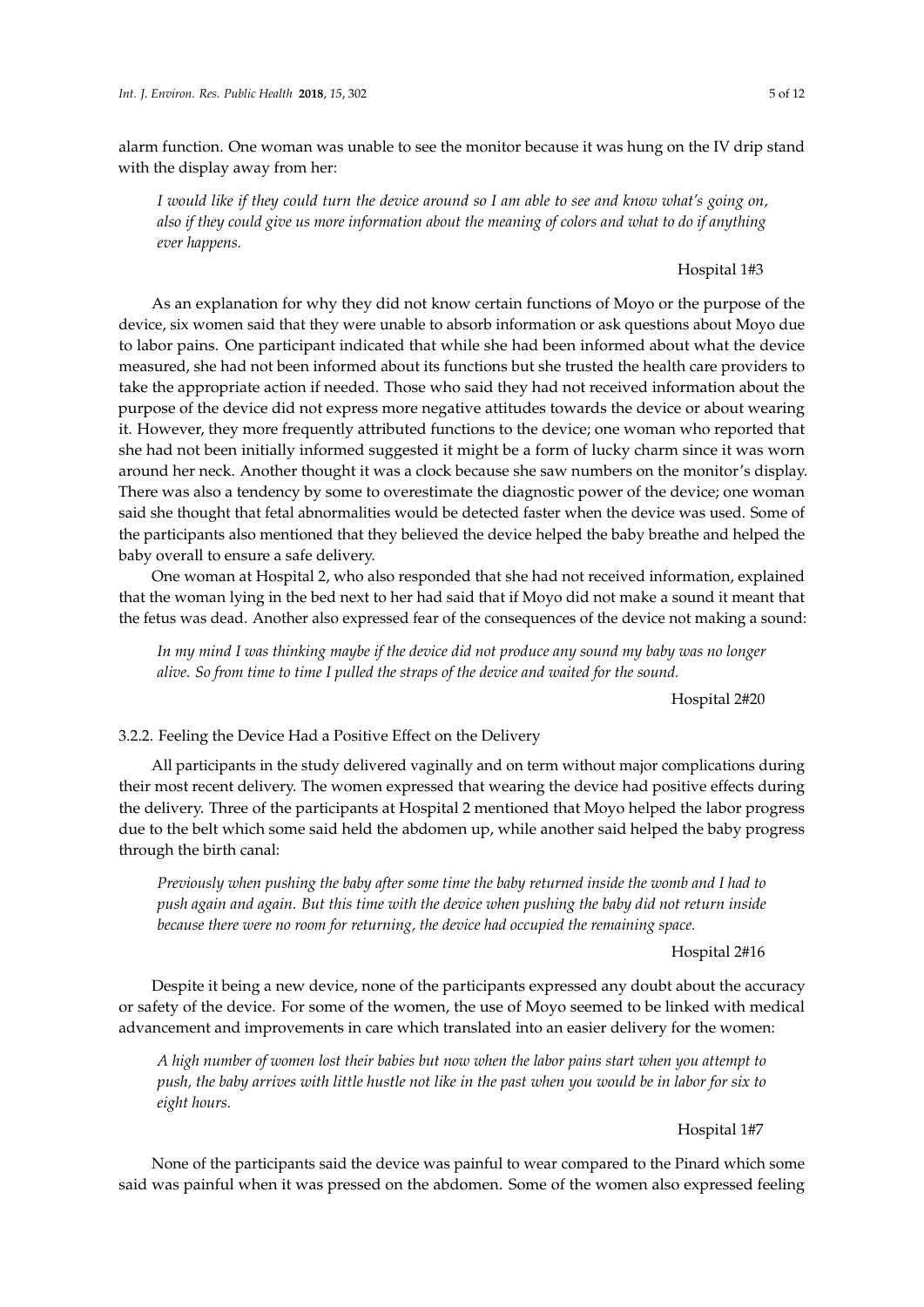Hospital 2#7

that Moyo had given them strength and energy; they had felt less tired and Moyo gave them the strength to push during contractions. There were some conflicting opinions about the effect of Moyo on labor pains. Some participants wondered if wearing Moyo resulted in more labor pain as the pain had become more intense when Moyo was put on. One mother felt that Moyo had contributed to less labor pain. The issue of labor pain and its effects was raised by the mothers and was not part of the interview guide.

# 3.2.3. Feeling Good Knowing the Baby Was Safe

Several of the mothers at both study sites reported previous negative experiences in childbirth, some having lost a child. Many explained being worried about the wellbeing of the baby and receiving limited information about the progress of the baby during previous deliveries:

*I lost a child 2 years ago—they found out that one of the babies I carried died and I only found out after I gave birth to the other baby.*

## Hospital 2#13

This was compared to the feeling of reassurance about the wellbeing of their unborn child when Moyo was used. The continuous signs from the monitor that the baby was doing well, and being able to hear the heartbeats from the monitor and see the FHR marked on the display enabled the women to experience for themselves that the baby was doing well. One woman, when asked what was different during this delivery compared to previous ones, said:

*I: Did you feel anything different?*

*R: Yes, I felt the difference, the difference is this time I could see how my baby was progressing while I was going through labor, the device gave me hope that the baby was ok.*

#### Hospital 1#9

The main focus for the women interviewed was how Moyo positively affected their unborn child and not about how the women themselves felt about wearing the device. Questions about particular features of the device were often answered with the benefits of using the device for the fetus. When asked what it felt like to wear Moyo during the delivery, one woman simply responded:

*I was relieved to know that my baby was safe.*

Hospital 2#7

# 3.2.4. Receiving Close Care

The use of the device seemed to increase the sense of receiving care and being monitored for many of the women in the study. Some of the participants said they felt they had received closer follow-up from the health care provider compared to previous deliveries and said that even if the nurse/midwife was not by the bedside, she was monitoring the progress of the delivery from afar:

*Respondent: even though the midwife was away she was able to hear. Interviewer: she listening when away? Respondent: Yes.*

When comparing Moyo to the Pinard, the increased monitoring was something that was pointed out by some of the women:

*I think there's more care and attention given when Moyo device was used, they'd attach it from the beginning until you give birth and they'd monitor it in between whereas with Pinard, they'd only monitor once in a while—when you are first admitted and when you are giving birth.*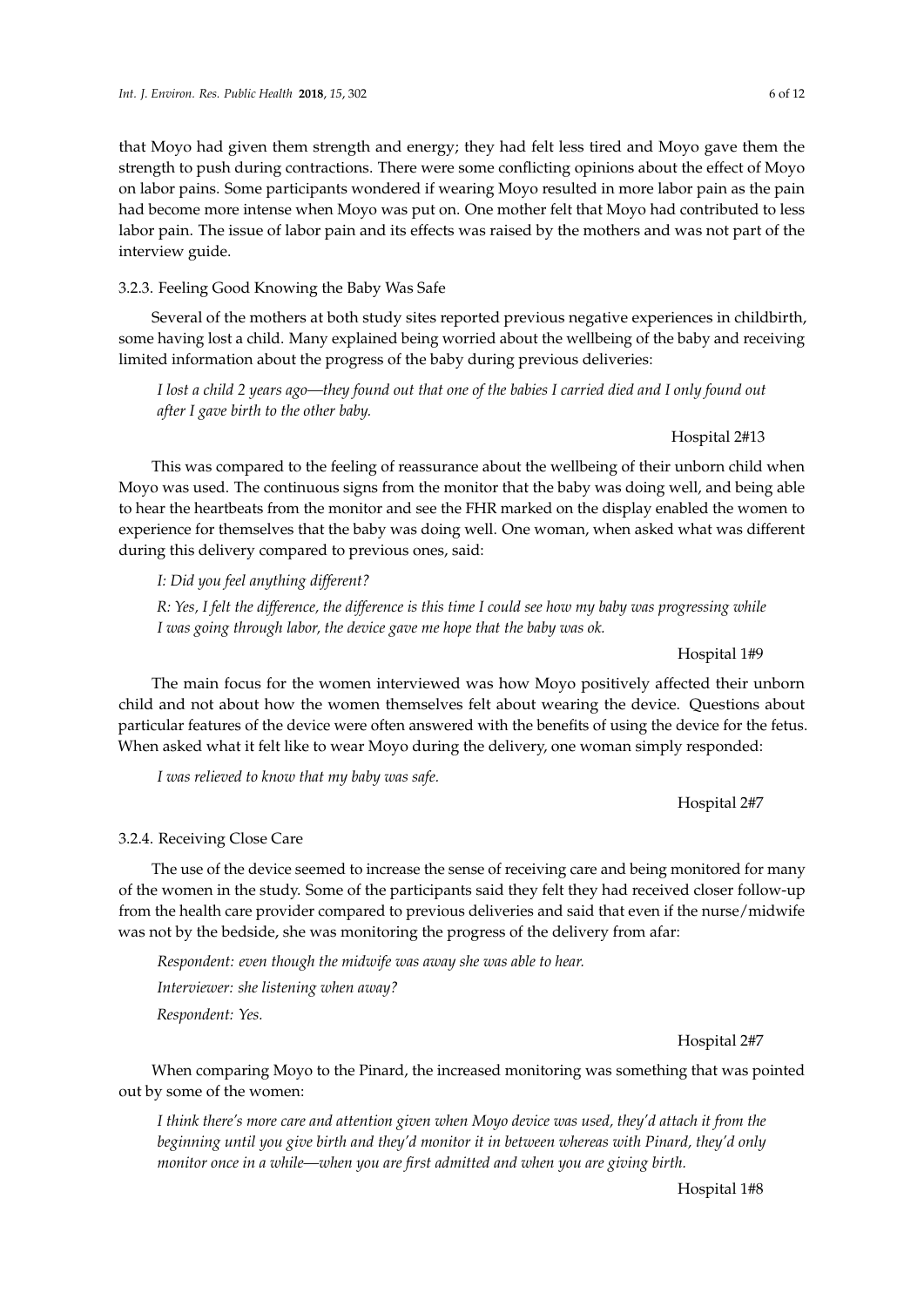Moreover, two participants said that they felt they had received more attention from the health care provider when Moyo was used. One of these said that despite receiving less attention, she felt reassured about the progress of her child because she could see it on the device. It could seem as though the use of Moyo gave the health care providers more reason to attend to the mother if only to check on the device. Participants explained how the midwives came to look at the display of the device and left again without taking any other measurements or observations.

When Moyo was used, the mothers felt more actively engaged in the labor monitoring process which they also expressed as positive. Several respondents described how the monitoring of the fetus became a shared responsibility between the mother and the health care providers because the mother could follow the fetal heart rate. One participant said she felt there was an increased collaboration between her, the doctor, and the midwife.

*I: So how did you feel when you saw that your baby was ok?*

*R: I felt more confident... there was also a lot of cooperation around, compared to the first device (Pinard).*

*I: Why was there no cooperation when the first device was used?*

*R: Because only a doctor/nurse could hear.*

Hospital 2#11

# 3.2.5. Suggestions for Improvements

None of the participants in the study had suggestions for how the functions and characteristics of the device could be improved. However, it was suggested that Moyo should be introduced during ante-natal care (ANC) visits in order for the mothers to receive adequate information and have time to familiarize themselves with the device before arriving at the labor ward.

*I would suggest that the patient is educated about the device before coming into the labor ward, we are often in so much pain when we enter the (labor) ward, so it's not easy to listen and take everything in, some may refuse to wear the device because they are worried or in doubt and don't want to add more pain, so it's best that patients are told about the device before they enter the ward.*

Hospital 1#8

Others said that their only suggestion was that Moyo should be available to as many women as possible during labor. It was explained that it would benefit both women and their babies, making the childbirth easier for the women.

# **4. Discussion**

In the present study, we explored the attitudes and perceptions of women using a new electronic fetal heart rate monitor during labor. Our results indicate that the use of the monitor positively affected the women's birth experience by providing much-needed reassurance about the wellbeing of the child. The mothers also believed that the care had improved due to a perceived increase in communication and attention from the health care providers, but also to what the women described as being "monitored from afar".

Expressing that they were being monitored while the health care provider was away suggests that the women felt monitored due to the fact that they were wearing the device. As such, wearing the device became an extended part of the care provided by the birth attendant. Central to perceptions about care is the presence of the provider and by wearing the device the women expressed increased satisfaction with the care received [\[21\]](#page-10-16). However, it has been found that women are positive towards any intervention received during ANC or labor, regardless of the efficacy of the intervention [\[22\]](#page-10-17). The fact that many expressed that they felt care improved with the use of Moyo could also have to do with possible neglect experienced in the past [\[23\]](#page-10-18). Expressed satisfaction with the care received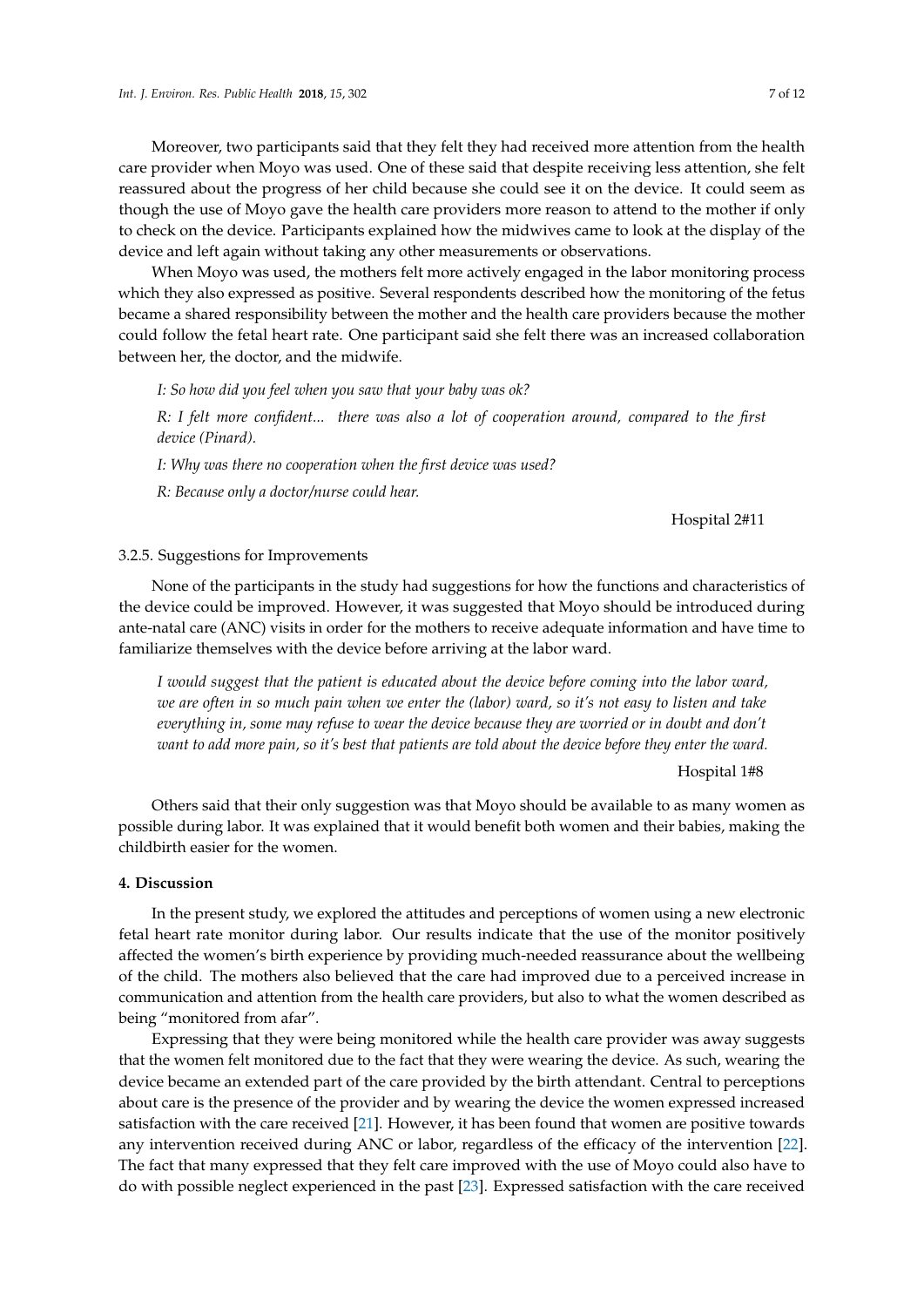could also be an indication of low expectations, or not knowing what to expect [\[24](#page-10-19)[,25\]](#page-10-20). Often, during labor and delivery, women with low socio-economic status in overburdened public facilities are seemingly quite powerless, passive, and poorly informed, and have low expectations about care and information [\[26](#page-10-21)[,27\]](#page-11-0). One could also argue that it might be difficult for the women to judge the quality of care without having experienced good care in the past. Several of the women in the study expressed receiving limited information and labor monitoring during previous deliveries, which could be another reason why the perceptions about care were mainly positive. Studies indicate that receiving medicines or items such as bed nets is described by women as good care while not receiving information from health care providers was not associated with poor care [\[24\]](#page-10-19).

The reported lack of information by some of the participants about the purpose and functions of Moyo seemed to generate misconceptions and an overestimation of the capabilities of the device. The device was considered by some as almost magical in its abilities and some participants believed that Moyo not only detected but also solved problems by helping the baby to breathe or giving the mother the strength to push during delivery. This finding is similar to a qualitative study about the use of ultrasound in antenatal care in Botswana [\[28\]](#page-11-1). The women who reported that they were not informed more frequently reported attributions and an overestimation of the capabilities the device. This indicates an unmet need for information about Moyo and draws on models of health literacy and informed consent. These concepts imply that the patient receives and understands information about purpose, limitations, and procedure and the choice to accept or decline prior to a medical procedure [\[23\]](#page-10-18). To increase people's health literacy is an international priority as low health literacy is linked to increased morbidity and mortality [\[29\]](#page-11-2). Health literacy is also a critical component of empowerment as limited health literacy reduces autonomy in self-care and decision-making [\[30\]](#page-11-3).

For the women in our study, the use of Moyo seemed to have strengthened their position during the delivery and the device became a tool of empowerment. In low-income settings, women are perceived as having less access to essential resources and less autonomy and decision-making power compared to men according to studies [\[31\]](#page-11-4). Each year, roughly a third of maternal deaths worldwide are directly related to inadequate care during pregnancy [\[32\]](#page-11-5). Conversely, empowered women have lower infant mortality and better overall health [\[31](#page-11-4)[,33\]](#page-11-6). By wearing the device and monitoring the FHR, the women took on a more active role as they themselves were part of the important task of monitoring the progress of their baby. The combined effect of knowing the status of their unborn child and what they perceived as increased attention from the health care providers created a feeling of confidence, particularly among the participants in the study with the lowest socio-economic status. This contribution to the empowerment of the women in the study is an aspect of technology diffusion in low-income settings that we believe should be investigated further.

To measure FHR, many of the women in the current study preferred Moyo compared to the Pinard fetoscope and did not express concern about Moyo being a new device. It is argued that women have more confidence in information produced by technological devices rather than in their own bodily sensations as technology is often associated with experts and valued over local practices and the intervention-free birth which is perceived as "risky" [\[28](#page-11-1)[,34](#page-11-7)[,35\]](#page-11-8). This phenomenon is described as Gizmo idolatry, defined as *the willingness to accept, in fact to prefer, unproven, technologically-oriented medical measures* and that machinery is considered more valuable than a "low-tech" approach [\[36\]](#page-11-9). This attitude could explain why none of the participants expressed any fears about the potential harm of using the device which was a surprising finding and contrary to previous studies on the use of ultrasound [\[23](#page-10-18)[,28\]](#page-11-1).

Many of the respondents expressed a sense of relief knowing that their child was doing well when using Moyo. FHRM seemed to be considered a test to find out if everything was okay, compared to a confirmation that it was. This finding is similar to other studies in Sub-Saharan Africa investigating attitudes toward the use of ultrasound during pregnancy [\[37\]](#page-11-10). The anxieties of childbirth, particularly pertaining to uncertainties about the wellbeing of the unborn child, had been largely ignored by health providers during previous deliveries. The need for reassurance due to the risks involved in pregnancy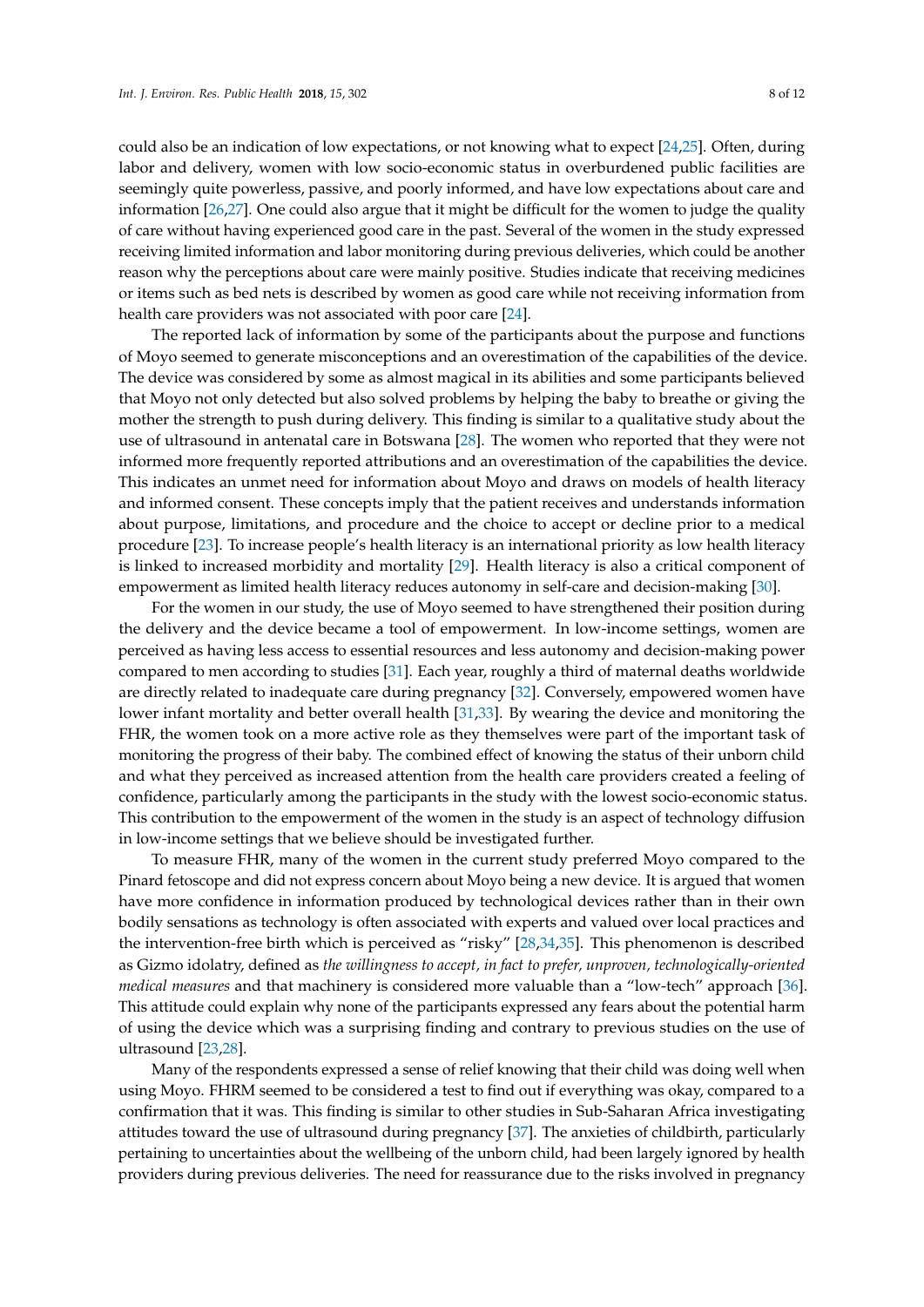and childbirth for mothers in low-resource settings is closely linked to the need for information about the labor progress. The fact that some of the women who said they had not been informed either guessed or asked the health care provider about the purpose of the device also indicates a need for control over the labor process, not solely relying on the expertise of the health care providers. Studies from Tanzania indicate that women during ANC and labor receive inadequate information about the status of the fetus and indications, process, and results of medical interventions [\[23,](#page-10-18)[38\]](#page-11-11). However, it is argued that most patients are unable to recall information provided to them [\[39\]](#page-11-12). As mentioned by some of the women, labor pain makes it difficult to absorb information and the women would most likely have been more susceptible to retaining information provided at an earlier stage of the labor when they were in less pain.

## *Strengths and Limitations*

Several steps were taken to increase the validity of the study findings and ensure trustworthiness [\[20](#page-10-15)[,40,](#page-11-13)[41\]](#page-11-14). In an effort to increase credibility by shedding light on the research question from different angles, participants in the study varied in socio-economic background, occupation and age. As interviews were conducted in Kiswahili and translated to English, there was a risk that meaning might be lost during the translation process. Translations were therefore verified by members of the research team and the findings were validated with new participants after saturation was reached, in an effort to ensure that concepts were accurately captured. During the data collection, analysis codes were shared, discussed, and agreed upon among authors. The research team was multi-professional with both Tanzanian and Norwegian members, which facilitated interpretation of the data from different angles in order to capture diverse perspectives on the findings. Qualitative findings cannot be generalized due to small and demographically non-representative sample size; however, by describing in detail the context and characteristics of the participants in the current study, we allow the reader to make an informed decision about the transferability of study findings to other contexts [\[41\]](#page-11-14). While the women in the study seemed at ease during the interview, they might have felt uncomfortable saying anything negative about the care due to fears of repercussions as they were still admitted to the hospital. A suggestion for future studies is therefore to broaden the group of participants and to interview participants outside of the health care facilities. The women in the current study did not report experiencing severe complications during the most recent delivery and often described it as faster or less painful than previous deliveries. Overall, women with uncomplicated deliveries without unexpected levels of pain and duration of the labor report higher levels of satisfaction with care compared to those who do experience complications. This might be one of the reasons the responses were largely positive, both about the device and about the care received [\[21](#page-10-16)[,42](#page-11-15)[,43\]](#page-11-16).

#### **5. Conclusions**

This study provides an understanding of how the use of a new electronic fetal heart rate monitor had a positive effect on the birth experience of the women in our study. This was largely due to an increased knowledge about the wellbeing of the unborn child and a perceived improvement in care. The study highlights the unacknowledged anxiety of childbirth which should be addressed by both health care providers and policy makers. A lack of understanding of the basic functions and purpose of the device raises the issue of informed consent and health literacy and the need to improve how and when information is conveyed to women in labor. We recommend that information about new devices used in the labor ward is included in the information provided to pregnant women during ante natal care and/or provided in the early stages of labor. This information should also include limitations of a technological device to avoid overestimation of the diagnostic power.

**Acknowledgments:** The authors wish to thank the women who participated in the study as well as staff and administration at the two hospitals where the data was collected. The study was supported by the Laerdal Foundation and the Research Council of Norway through the Global Health and Vaccination Program (GLOBVAC),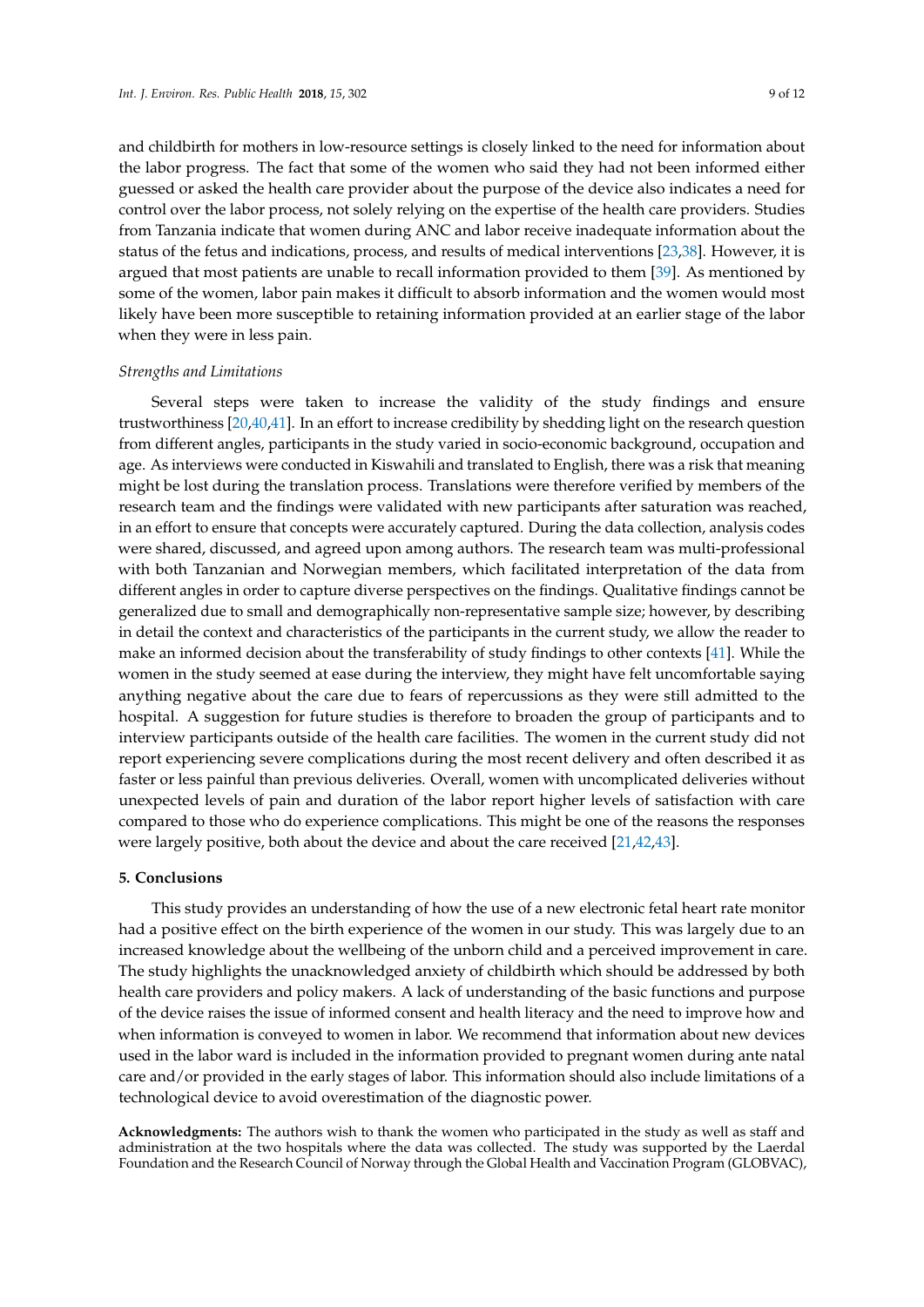project number 228203. The founding sponsors had no role in the design of the study; in the collection, analyses, or interpretation of data; in the writing of the manuscript, and in the decision to publish the results.

**Author Contributions:** Sara Rivenes Lafontan formulated the study design, carried out the data collection and analysis and drafted the paper. Johanne Sundby, Hege L. Ersdal, Columba K. Mbekenga contributed substantially to the design, data collection and analysis and critically revised the paper draft. Muzdalifat Abeid and Hussein L. Kidanto participated substantially in the acquisition of data and in critically revising the paper draft. All authors read and approved the final manuscript.

**Conflicts of Interest:** The authors declare no conflict of interest. The founding sponsors had no role in the design of the study; in the collection, analyses, or interpretation of data; in the writing of the manuscript, and in the decision to publish the results.

# <span id="page-9-2"></span>**Appendix Appendix A**



**Figure A1.** The Fetal Heart Rate (FHR) monitor, Moyo (Laerdal Global Health). **Figure A1.** The Fetal Heart Rate (FHR) monitor, Moyo (Laerdal Global Health).

# **References References**

- <span id="page-9-0"></span>1. Wang, H.; Liddell, C.A.; Coates, M.M.; Mooney, M.D.; Levitz, C.E.; Schumacher, A.E.; Apfel, H.; Iannarone, M.; Phillips, B.; Lofgren, K.T.; et al. Global, regional, and national levels of neonatal, infant, and under-5 mortality during 1990–2013: A systematic analysis for the global burden of disease study 2013. *384*, 957–979. *Lancet* **2014**, *384*, 957–979. [\[CrossRef\]](http://dx.doi.org/10.1016/S0140-6736(14)60497-9)
- <span id="page-9-1"></span>2. Ersdal, H.L.; Mduma, E.; Svensen, E.; Perlman, J. Birth asphyxia: A major cause of early neonatal mortality 2. Ersdal, H.L.; Mduma, E.; Svensen, E.; Perlman, J. Birth asphyxia: A major cause of early neonatal mortality in a Tanzanian rural hospital. *Pediatrics* **2012**, *129*, e1238–e1243. in a Tanzanian rural hospital. *Pediatrics* **2012**, *129*, e1238–e1243. [\[CrossRef\]](http://dx.doi.org/10.1542/peds.2011-3134) [\[PubMed\]](http://www.ncbi.nlm.nih.gov/pubmed/22508912)
- 3. Lawn, J.; Shibuya, K.; Stein, C. No cry at birth: Global estimates of intrapartum stillbirths and related neonatal deaths. *Bull. World Health Organ.* **2005**, *83*, 409–417. intrapartum-related neonatal deaths. *Bull. World Health Organ.* **2005**, *83*, 409–417. [\[PubMed\]](http://www.ncbi.nlm.nih.gov/pubmed/15976891)
- 4. Lawn, J.E.; Kinney, M.; Lee, A.C.; Chopra, M.; Donnay, F.; Paul, V.K.; Bhutta, Z.A.; Bateman, M.; Darmstadt, G.L. Reducing intrapartum-related deaths and disability: Can the health system deliver? Int. J. *Obstet.* **2009**, *107* (Suppl. 1), S123–S140. *Gynaecol. Obstet.* **2009**, *107* (Suppl. 1), S123–S140. [\[CrossRef\]](http://dx.doi.org/10.1016/j.ijgo.2009.07.021) [\[PubMed\]](http://www.ncbi.nlm.nih.gov/pubmed/19815205)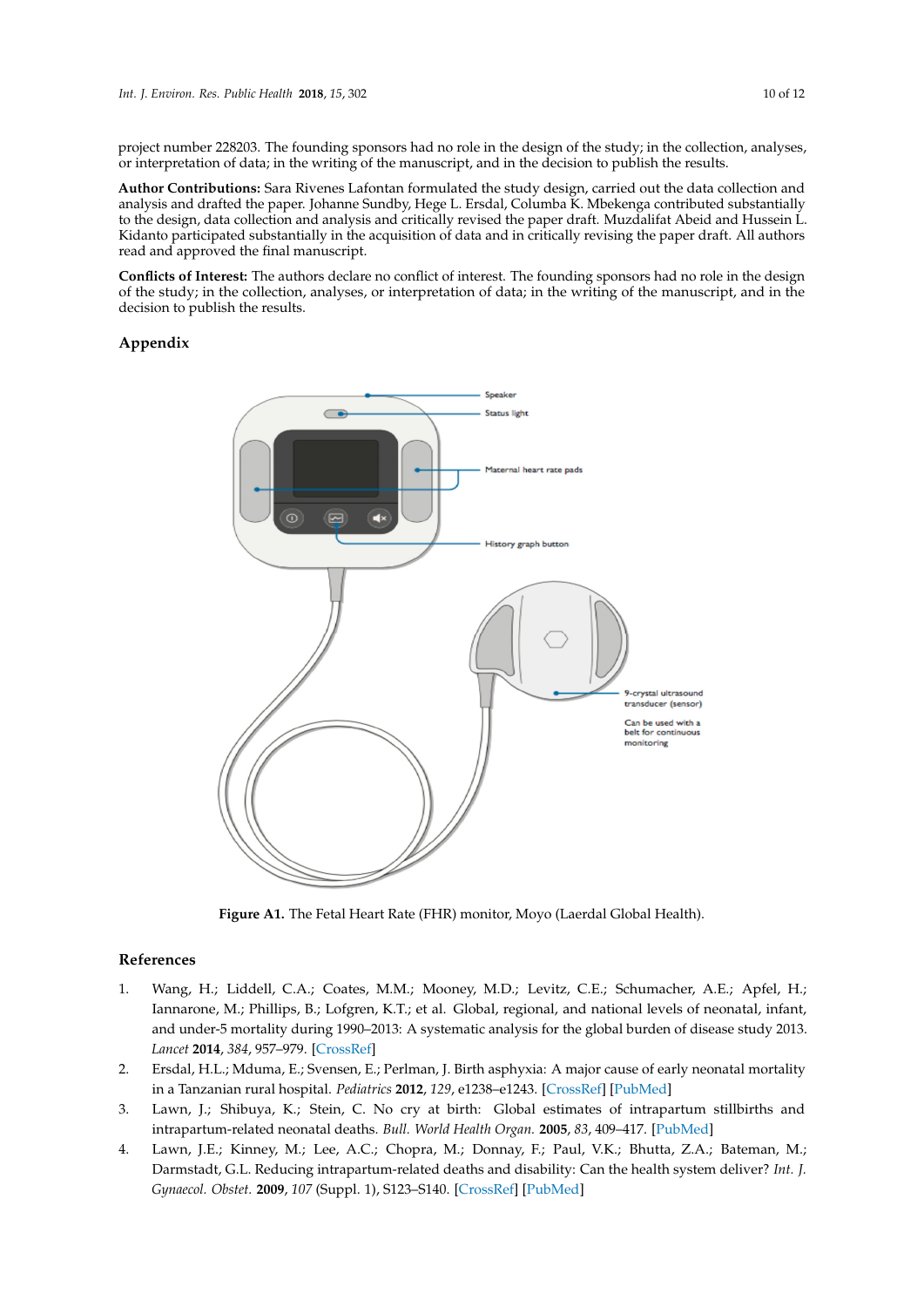- <span id="page-10-0"></span>5. Cousens, S.; Blencowe, H.; Stanton, C.; Chou, D.; Ahmed, S.; Steinhardt, L.; Creanga, A.A.; Tuncalp, O.; Balsara, Z.P.; Gupta, S.; et al. National, regional, and worldwide estimates of stillbirth rates in 2009 with trends since 1995: A systematic analysis. *Lancet* **2011**, *377*, 1319–1330. [\[CrossRef\]](http://dx.doi.org/10.1016/S0140-6736(10)62310-0)
- <span id="page-10-1"></span>6. Kumar, S.; Kumar, N.; Vivekadhish, S. Millennium Development Goals (MDGs) to Sustainable Sevelopment Goals (SDGs): Addressing unfinished agenda and strengthening sustainable development and partnership. *Indian J. Community Med.* **2016**, *41*, 1–4. [\[CrossRef\]](http://dx.doi.org/10.4103/0970-0218.170955) [\[PubMed\]](http://www.ncbi.nlm.nih.gov/pubmed/26917865)
- <span id="page-10-2"></span>7. United Nations Inter-agency Group for Child Mortality. *Levels and Trends in Child Mortality Report 2017*; United Nations International Children's Emergency Fund: New York, NY, USA, 2017.
- <span id="page-10-3"></span>8. Kidanto, H.L.; Mogren, I.; van Roosmalen, J.; Thomas, A.N.; Massawe, S.N.; Nystrom, L.; Lindmark, G. Introduction of a qualitative perinatal audit at muhimbili national hospital, Dar es Salaam, Tanzania. *BMC Pregnancy Childbirth* **2009**, *9*, 45. [\[CrossRef\]](http://dx.doi.org/10.1186/1471-2393-9-45) [\[PubMed\]](http://www.ncbi.nlm.nih.gov/pubmed/19765312)
- <span id="page-10-4"></span>9. Lewis, D.; Downe, S.; Panel, F.I.F.M.E.C. Figo consensus guidelines on intrapartum fetal monitoring: Intermittent auscultation. *Int. J. Gynaecol. Obstet.* **2015**, *131*, 9–12. [\[CrossRef\]](http://dx.doi.org/10.1016/j.ijgo.2015.06.019) [\[PubMed\]](http://www.ncbi.nlm.nih.gov/pubmed/26433400)
- <span id="page-10-5"></span>10. World Health Organization. *World Health Organization Partograph in Management of Labour, World Health Organization Maternal Health and Safe Motherhood Programme*; World Health Organization: Geneva, Switzerland, 1994.
- <span id="page-10-6"></span>11. Wyatt, J. Appropriate medical technology for perinatal care in low-resource countries. *Ann. Trop. Paediatr.* **2008**, *28*, 243–251. [\[CrossRef\]](http://dx.doi.org/10.1179/146532808X375396) [\[PubMed\]](http://www.ncbi.nlm.nih.gov/pubmed/19021939)
- <span id="page-10-7"></span>12. Wrammert, J.; Clark, R.B.; Ewald, U.; Målqvist, M. Inadequate fetal heart rate monitoring and poor use of partogram associated with intrapartum stillbirth: A case-referent study in Nepal. *BMC Pregnancy Childbirth* **2016**, *16*, 233.
- <span id="page-10-8"></span>13. Holden, R.J.; Karsh, B.T. The technology acceptance model: Its past and its future in health care. *J. Biomed. Inf.* **2010**, *43*, 159–172. [\[CrossRef\]](http://dx.doi.org/10.1016/j.jbi.2009.07.002) [\[PubMed\]](http://www.ncbi.nlm.nih.gov/pubmed/19615467)
- <span id="page-10-9"></span>14. Moen, K.; Middelthon, A.-L. Qualitative research methods. In *Research in Medical and Biological Sciences: From Planning and Preparation to Grant Application and Publication*; Laake, P., Breien Benestad, H., Reino Olsen, B., Eds.; Academic Press: London, UK, 2015; pp. 321–378.
- <span id="page-10-10"></span>15. Green, J.; Thorogood, N. *Qualitative Methods for Health Research*, 2nd ed.; SAGE: London, UK, 2009.
- <span id="page-10-11"></span>16. Rickham, P.P. Human experimentation. Code of ethics of the world medical association, Declaration of Helsinki. *Br. Med. J.* **1964**, *2*, 177. [\[PubMed\]](http://www.ncbi.nlm.nih.gov/pubmed/14150898)
- <span id="page-10-12"></span>17. Freedman, L.P.; Graham, W.J.; Brazier, E.; Smith, J.M.; Ensor, T.; Fauveau, V.; Themmen, E.; Currie, S.; Agarwal, K. Practical lessons from global safe motherhood initiatives: Time for a new focus on implementation. *Lancet* **2007**, *370*, 1383–1391. [\[CrossRef\]](http://dx.doi.org/10.1016/S0140-6736(07)61581-5)
- <span id="page-10-13"></span>18. Schreier, M. *Qualitative Content Analysis in Practice: Margrit Schreier*; SAGE: London, UK, 2012.
- <span id="page-10-14"></span>19. Graneheim, U.H.; Lindgren, B.M.; Lundman, B. Methodological challenges in qualitative content analysis: A discussion paper. *Nurse Educ. Today* **2017**, *56*, 29–34. [\[CrossRef\]](http://dx.doi.org/10.1016/j.nedt.2017.06.002) [\[PubMed\]](http://www.ncbi.nlm.nih.gov/pubmed/28651100)
- <span id="page-10-15"></span>20. Graneheim, U.H.; Lundman, B. Qualitative content analysis in nursing research: Concepts, procedures and measures to achieve trustworthiness. *Nurse Educ. Today* **2004**, *24*, 105–112. [\[CrossRef\]](http://dx.doi.org/10.1016/j.nedt.2003.10.001) [\[PubMed\]](http://www.ncbi.nlm.nih.gov/pubmed/14769454)
- <span id="page-10-16"></span>21. Tesfaye, R.; Worku, A.; Godana, W.; Lindtjorn, B. Client satisfaction with delivery care service and associated factors in the public health facilities of Gamo Gofa zone, Southwest Ethiopia: In a resource limited setting. *Obstet. Gynecol. Int.* **2016**, *2016*, 5798068. [\[CrossRef\]](http://dx.doi.org/10.1155/2016/5798068) [\[PubMed\]](http://www.ncbi.nlm.nih.gov/pubmed/27413377)
- <span id="page-10-17"></span>22. Mbaruku, G.; Msambichaka, B.; Galea, S.; Rockers, P.C.; Kruk, M.E. Dissatisfaction with traditional birth attendants in rural Tanzania. *Int. J. Gynaecol. Obstet.* **2009**, *107*, 8–11. [\[CrossRef\]](http://dx.doi.org/10.1016/j.ijgo.2009.05.008) [\[PubMed\]](http://www.ncbi.nlm.nih.gov/pubmed/19577750)
- <span id="page-10-18"></span>23. Stal, K.B.; Pallangyo, P.; van Elteren, M.; van den Akker, T.; van Roosmalen, J.; Nyamtema, A. Women's perceptions of the quality of emergency obstetric care in a referral hospital in rural Tanzania. *Trop. Med. Int. Health* **2015**, *20*, 934–940. [\[CrossRef\]](http://dx.doi.org/10.1111/tmi.12496) [\[PubMed\]](http://www.ncbi.nlm.nih.gov/pubmed/25726853)
- <span id="page-10-19"></span>24. Kumbani, L.C.; Chirwa, E.; Malata, A.; Odland, J.O.; Bjune, G. Do Malawian women critically assess the quality of care? A qualitative study on women's perceptions of perinatal care at a district hospital in Malawi. *Reprod. Health* **2012**, *9*, 30. [\[CrossRef\]](http://dx.doi.org/10.1186/1742-4755-9-30) [\[PubMed\]](http://www.ncbi.nlm.nih.gov/pubmed/23158672)
- <span id="page-10-20"></span>25. Solnes Miltenburg, A.; Lambermon, F.; Hamelink, C.; Meguid, T. Maternity care and human rights: What do women think? *BMC Int. Health Hum. Rights* **2016**, *16*, 17. [\[CrossRef\]](http://dx.doi.org/10.1186/s12914-016-0091-1) [\[PubMed\]](http://www.ncbi.nlm.nih.gov/pubmed/27368988)
- <span id="page-10-21"></span>26. Thaddeus, S.; Maine, D. Too far to walk: Maternal mortality in context. *Soc. Sci. Med.* **1994**, *38*, 1091–1110. [\[CrossRef\]](http://dx.doi.org/10.1016/0277-9536(94)90226-7)